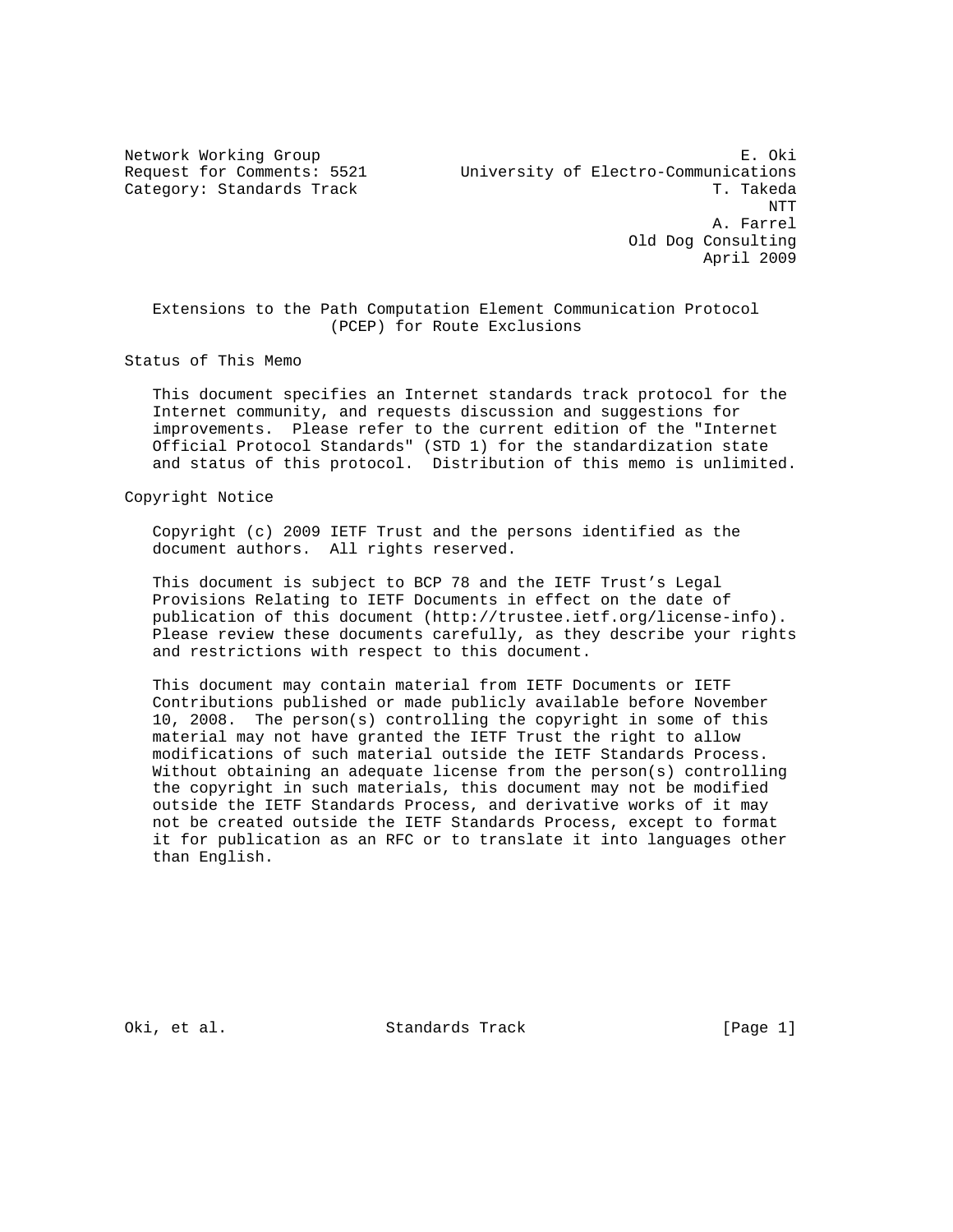# Abstract

 The Path Computation Element (PCE) provides functions of path computation in support of traffic engineering (TE) in Multi-Protocol Label Switching (MPLS) and Generalized MPLS (GMPLS) networks.

 When a Path Computation Client (PCC) requests a PCE for a route, it may be useful for the PCC to specify, as constraints to the path computation, abstract nodes, resources, and Shared Risk Link Groups (SRLGs) that are to be explicitly excluded from the computed route. Such constraints are termed "route exclusions".

 The PCE Communication Protocol (PCEP) is designed as a communication protocol between PCCs and PCEs. This document presents PCEP extensions for route exclusions.

Table of Contents

| $\mathbf{1}$   |      |                                                  |
|----------------|------|--------------------------------------------------|
|                |      | Conventions Used in This Document 3              |
| 2.             |      | Protocol Procedures and Extensions  4            |
|                | 2.1. | Exclude Route Object (XRO)  4                    |
|                |      | 2.1.1.                                           |
|                |      | Processing Rules  8<br>2.1.2.                    |
|                | 2.2. |                                                  |
|                |      |                                                  |
|                |      | 2.2.2.                                           |
| 3.             |      | Exclude Route with Confidentiality  11           |
|                | 3.1. | Exclude Route Object (XRO) Carrying Path-Key  11 |
|                |      | $3.1.1$ .                                        |
|                |      | Processing Rules  12<br>3.1.2.                   |
| 4 <sub>1</sub> |      |                                                  |
|                | 4.1. |                                                  |
|                | 4.2. | New Subobject for the Include Route Object  13   |
|                | 4.3. | Error Object Field Values  13                    |
|                | 4.4. |                                                  |
| 5.             |      | Manageability Considerations  14                 |
| 6.             |      |                                                  |
| $7$ .          |      |                                                  |
|                | 7 1  |                                                  |
|                | 7.2. | Informative References  15                       |
|                |      |                                                  |

Oki, et al. Standards Track [Page 2]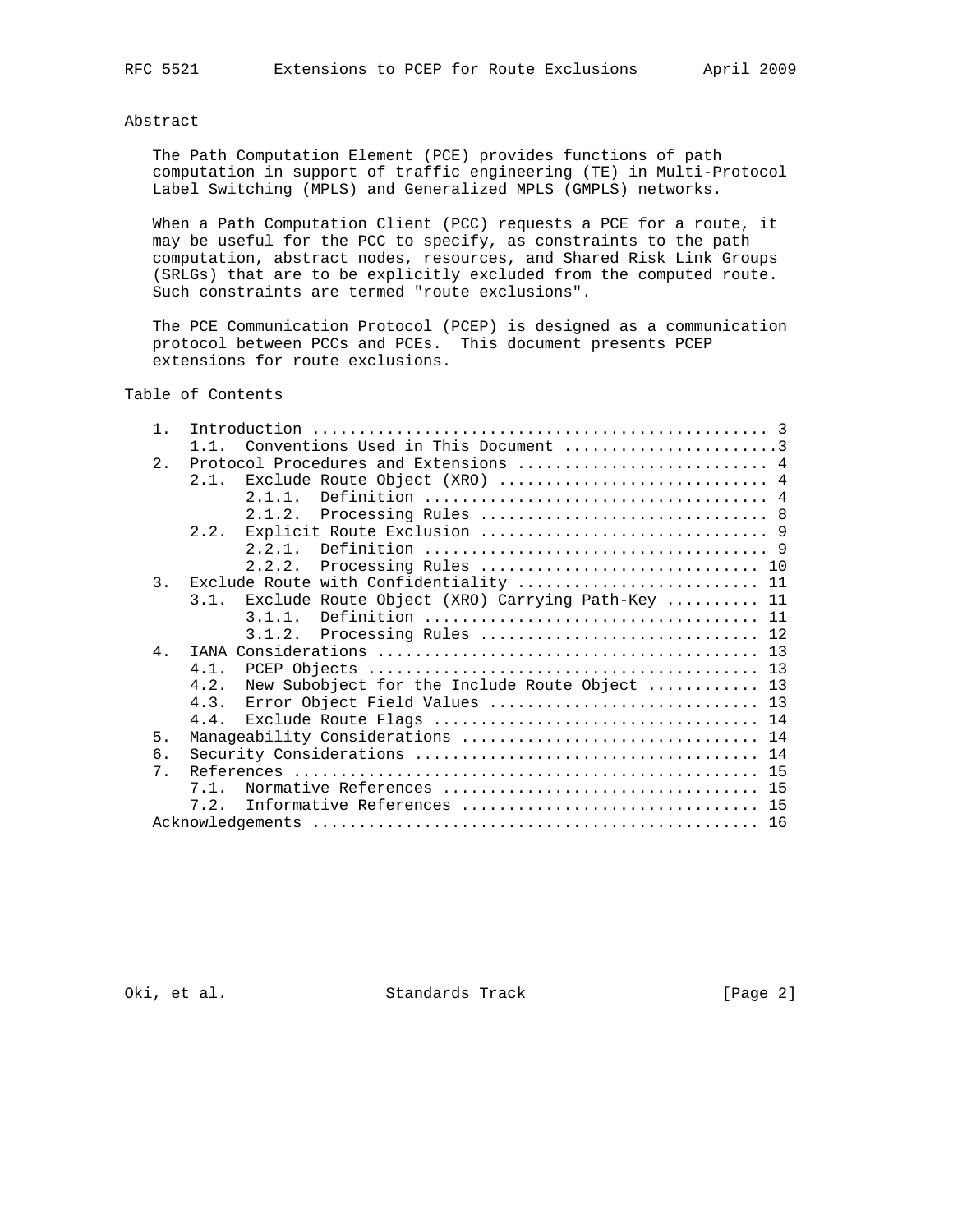# 1. Introduction

 The Path Computation Element (PCE) defined in [RFC4655] is an entity that is capable of computing a network path or route based on a network graph, and applying computational constraints. A Path Computation Client (PCC) may make requests to a PCE for paths to be computed.

 When a PCC requests a PCE for a route, it may be useful for the PCC to specify abstract nodes, resources, and Shared Risk Link Groups (SRLGs) that are to be explicitly excluded from the route.

 For example, disjoint paths for inter-domain Label Switched Paths (LSPs) may be computed by cooperation between PCEs, each of which computes segments of the paths across one domain. In order to achieve path computation for a secondary (backup) path, a PCE may act as a PCC to request another PCE for a route that must be node/link/SRLG disjoint from the primary (working) path. Another example is where a network operator wants a path to avoid specified nodes for administrative reasons, perhaps because the specified nodes will be out-of-service in the near future.

 [RFC4657] specifies generic requirements for a communication protocol between PCCs and PCEs. Generic constraints described in [RFC4657] include route exclusions for links, nodes, and SRLGs. That is, the requirement for support of route exclusions within the PCC-PCE communication protocol is already established.

 The PCE communication protocol (PCEP) is designed as a communication protocol between PCCs and PCEs and is defined in [RFC5440]. This document presents PCEP extensions to satisfy the requirements for route exclusions as described in Sections 5.1.4 and 5.1.16 of [RFC4657].

 Note that MPLS-TE and GMPLS signaling extensions for communicating route exclusions between network nodes for specific Label Switched Paths (LSPs) are described in [RFC4874]. Route exclusions may be specified during provisioning requests for specific LSPs by setting the mplsTunnelHopInclude object of MPLS-TE-STD-MIB defined in [RFC3812] to false (2).

1.1. Conventions Used in This Document

 The key words "MUST", "MUST NOT", "REQUIRED", "SHALL", "SHALL NOT", "SHOULD", "SHOULD NOT", "RECOMMENDED", "MAY", and "OPTIONAL" in this document are to be interpreted as described in RFC 2119 [RFC2119].

Oki, et al. Standards Track [Page 3]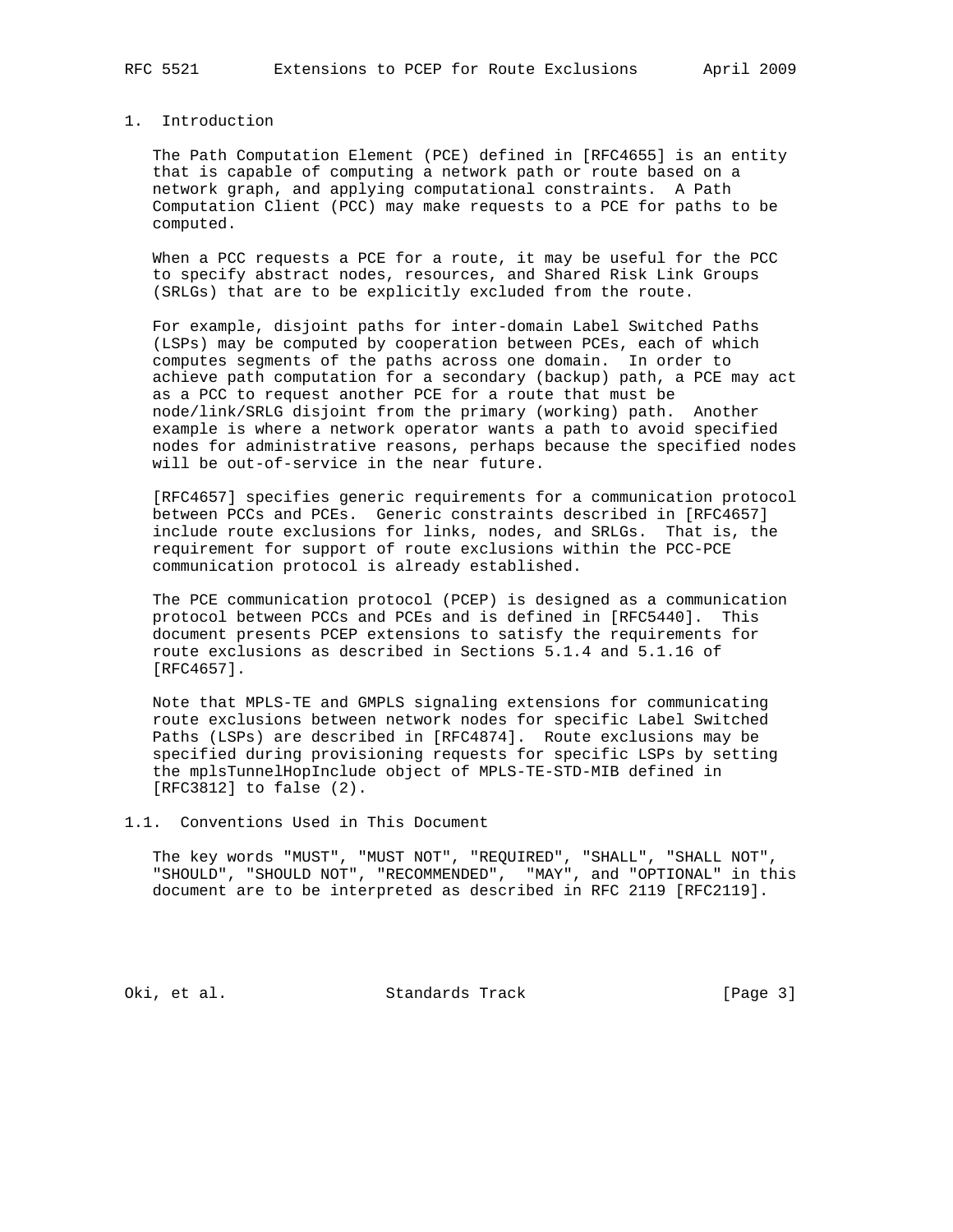# 2. Protocol Procedures and Extensions

 This section describes the procedures adopted by a PCE handling a request for path computation with route exclusions received from a PCC, and defines how those exclusions are encoded.

There are two types of route exclusion described in [RFC4874].

- 1. Exclusion of certain abstract nodes or resources from the whole path. This set of abstract nodes is referred to as the Exclude Route List.
- 2. Exclusion of certain abstract nodes or resources between a specific pair of abstract nodes present in an explicit path. Such specific exclusions are referred to as an Explicit Route Exclusion.

 This document defines protocol extensions to allow a PCC to specify both types of route exclusions to a PCE on a path computation request.

 A new PCEP object, the Exclude Route Object (XRO), is defined to convey the Exclude Route List. The existing Include Route Object (IRO) in PCEP [RFC5440] is modified by introducing a new IRO subobject, the Explicit Exclusion Route subobject (EXRS), to convey Explicit Route Exclusions.

- 2.1. Exclude Route Object (XRO)
- 2.1.1. Definition

 The XRO is OPTIONAL and MAY be carried within Path Computation Request (PCReq) and Path Computation Reply (PCRep) messages.

 When present in a PCReq message, the XRO provides a list of network resources that the PCE is requested to exclude from the path that it computes. Flags associated with each list member instruct the PCE as to whether the network resources must be excluded from the computed path, or whether the PCE should make best efforts to exclude the resources from the computed path.

 The XRO MAY be used on a PCRep message that carries the NO-PATH object (i.e., one that reports a path computation failure) to indicate the set of elements of the original XRO that prevented the PCE from finding a path.

 The XRO MAY also be used on a PCRep message for a successful path computation when the PCE wishes to provide a set of exclusions to be

Oki, et al. Standards Track [Page 4]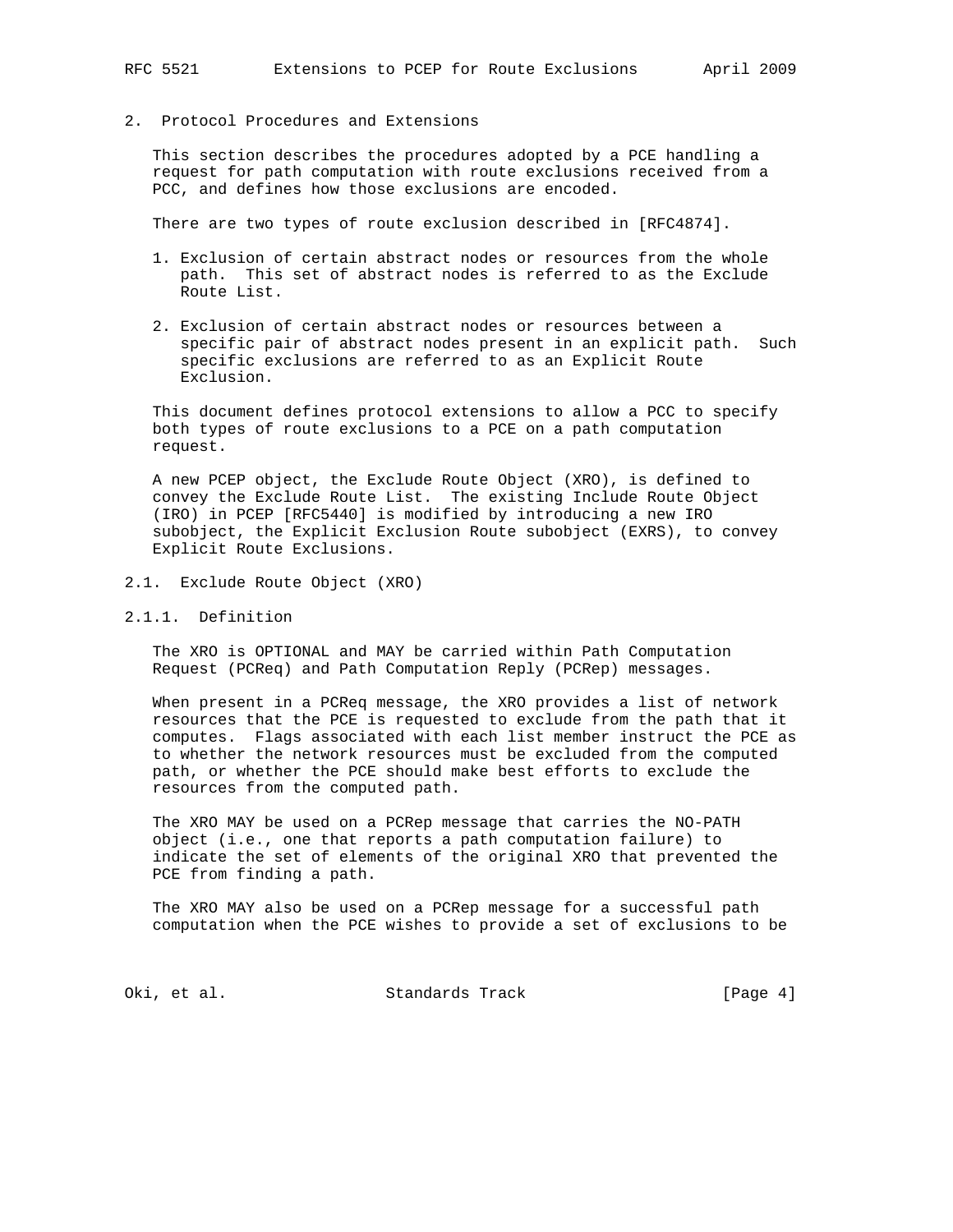signaled during LSP setup using the extensions to Resource Reservation Protocol (RSVP)-TE [RFC4874].

The XRO Object-Class is 17.

The XRO Object-Type is 1.

 $\begin{array}{ccc} 0 & 1 & 2 \end{array}$  0 1 2 3 4 5 6 7 8 9 0 1 2 3 4 5 6 7 8 9 0 1 2 3 4 5 6 7 8 9 0 1 +-+-+-+-+-+-+-+-+-+-+-+-+-+-+-+-+-+-+-+-+-+-+-+-+-+-+-+-+-+-+-+-+ Reserved | Flags | | Flags +-+-+-+-+-+-+-+-+-+-+-+-+-+-+-+-+-+-+-+-+-+-+-+-+-+-+-+-+-+-+-+-+ | |  $\frac{1}{2}$ //  $\frac{1}{2}$  (Subobjects)  $\frac{1}{2}$  (Subobjects)  $\frac{1}{2}$  | | +-+-+-+-+-+-+-+-+-+-+-+-+-+-+-+-+-+-+-+-+-+-+-+-+-+-+-+-+-+-+-+-+

Figure 1: XRO Body Format

 Reserved: 16 bits - MUST be set to zero on transmission and SHOULD be ignored on receipt.

Flags: 16 bits - The following flags are currently defined:

 F (Fail - 1 bit): when set, the requesting PCC requires the computation of a new path for an existing TE LSP that has failed. If the F bit is set, the path of the existing TE LSP MUST be provided in the PCReq message by means of a Record Route Object (RRO) defined in [RFC5440]. This allows the path computation to take into account the previous path and reserved resources to avoid double bandwidth booking should the Traffic Engineering Database (TED) have not yet been updated or the corresponding resources not be yet been released. This will usually be used in conjunction with the exclusion from the path computation of the failed resource that caused the LSP to fail.

 Subobjects: The XRO is made up of one or more subobject(s). An XRO with no subobjects MUST NOT be sent and SHOULD be ignored on receipt.

 In the following subobject definitions, a set of fields have consistent meaning as follows:

X

 The X-bit indicates whether the exclusion is mandatory or desired. 0 indicates that the resource specified MUST be excluded from the path computed by the PCE. 1 indicates that the resource specified SHOULD be excluded from the path computed by the PCE, but MAY be

Oki, et al. Standards Track [Page 5]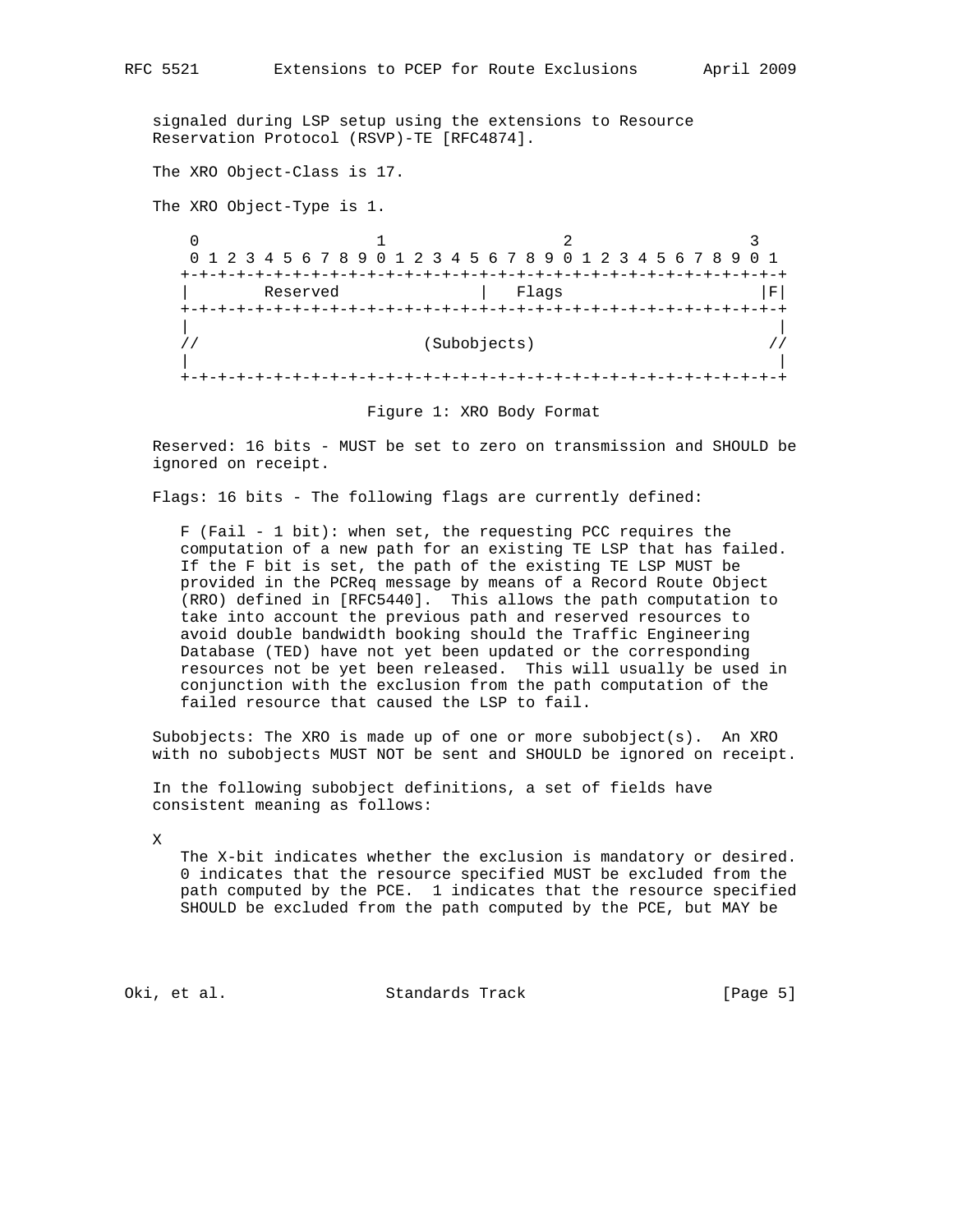included subject to PCE policy and the absence of a viable path that meets the other constraints and excludes the resource.

#### Type

 The type of the subobject. The following subobject types are defined.

| Type     | Subobject                        |
|----------|----------------------------------|
|          | IPv4 prefix<br>IPv6 prefix       |
|          | Unnumbered Interface ID          |
| 32<br>34 | Autonomous system number<br>SRLG |

#### Length

The length of the subobject including the Type and Length fields.

#### Prefix Length

 Where present, this field can be used to indicate a set of addresses matching a prefix. If the subobject indicates a single address, the prefix length MUST be set to the full length of the address.

#### Attribute

 The Attribute field indicates how the exclusion subobject is to be interpreted.

## 0 Interface

 The subobject is to be interpreted as an interface or set of interfaces. All interfaces identified by the subobject are to be excluded from the computed path according to the setting of the X-bit. This value is valid only for subobject types 1, 2, and 3.

#### 1 Node

 The subobject is to be interpreted as a node or set of nodes. All nodes identified by the subobject are to be excluded from the computed path according to the setting of the X-bit. This value is valid only for subobject types 1, 2, 3, and 4.

## 2 SRLG

 The subobject identifies an SRLG explicitly or indicates all of the SRLGs associated with the resource or resources identified by the subobject. Resources that share any SRLG with those identified are to be excluded from the computed path according to the setting of the X-bit. This value is valid for all subobjects.

# Oki, et al. Standards Track [Page 6]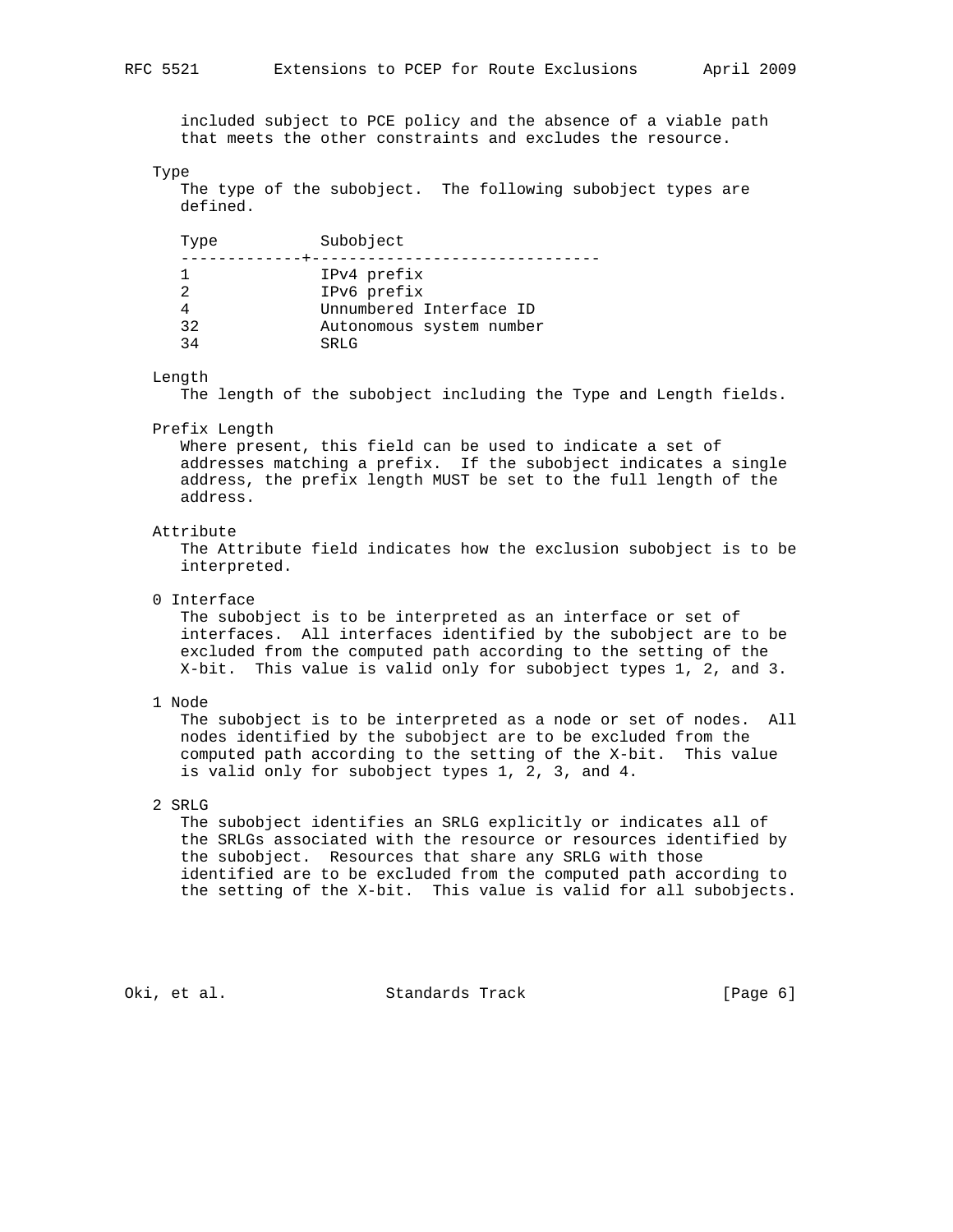Reserved Reserved fields within subobjects MUST be transmitted as zero and SHOULD be ignored on receipt. The subobjects are encoded as follows: IPv4 prefix Subobject 0  $1$  2 3 0 1 2 3 4 5 6 7 8 9 0 1 2 3 4 5 6 7 8 9 0 1 2 3 4 5 6 7 8 9 0 1 +-+-+-+-+-+-+-+-+-+-+-+-+-+-+-+-+-+-+-+-+-+-+-+-+-+-+-+-+-+-+-+-+  $|X|$  Type = 1 | Length | IPv4 address (4 bytes) +-+-+-+-+-+-+-+-+-+-+-+-+-+-+-+-+-+-+-+-+-+-+-+-+-+-+-+-+-+-+-+-+ | IPv4 address (continued) | Prefix Length | Attribute +-+-+-+-+-+-+-+-+-+-+-+-+-+-+-+-+-+-+-+-+-+-+-+-+-+-+-+-+-+-+-+-+ IPv6 prefix Subobject 0  $1$  2 3 0 1 2 3 4 5 6 7 8 9 0 1 2 3 4 5 6 7 8 9 0 1 2 3 4 5 6 7 8 9 0 1 +-+-+-+-+-+-+-+-+-+-+-+-+-+-+-+-+-+-+-+-+-+-+-+-+-+-+-+-+-+-+-+-+  $|X|$  Type = 2 | Length | IPv6 address (16 bytes) | +-+-+-+-+-+-+-+-+-+-+-+-+-+-+-+-+-+-+-+-+-+-+-+-+-+-+-+-+-+-+-+-+ | IPv6 address (continued) | +-+-+-+-+-+-+-+-+-+-+-+-+-+-+-+-+-+-+-+-+-+-+-+-+-+-+-+-+-+-+-+-+ | IPv6 address (continued) | +-+-+-+-+-+-+-+-+-+-+-+-+-+-+-+-+-+-+-+-+-+-+-+-+-+-+-+-+-+-+-+-+ | IPv6 address (continued) | +-+-+-+-+-+-+-+-+-+-+-+-+-+-+-+-+-+-+-+-+-+-+-+-+-+-+-+-+-+-+-+-+ | IPv6 address (continued) | Prefix Length | Attribute | +-+-+-+-+-+-+-+-+-+-+-+-+-+-+-+-+-+-+-+-+-+-+-+-+-+-+-+-+-+-+-+-+ Unnumbered Interface ID Subobject  $\begin{array}{ccccccc} 0 & & & & 1 & & & & 2 & & & 3 \end{array}$  0 1 2 3 4 5 6 7 8 9 0 1 2 3 4 5 6 7 8 9 0 1 2 3 4 5 6 7 8 9 0 1 +-+-+-+-+-+-+-+-+-+-+-+-+-+-+-+-+-+-+-+-+-+-+-+-+-+-+-+-+-+-+-+-+  $|X|$  Type = 3 | Length | Reserved | Attribute +-+-+-+-+-+-+-+-+-+-+-+-+-+-+-+-+-+-+-+-+-+-+-+-+-+-+-+-+-+-+-+-+ TE Router ID +-+-+-+-+-+-+-+-+-+-+-+-+-+-+-+-+-+-+-+-+-+-+-+-+-+-+-+-+-+-+-+-+ | Interface ID | +-+-+-+-+-+-+-+-+-+-+-+-+-+-+-+-+-+-+-+-+-+-+-+-+-+-+-+-+-+-+-+-+ The TE Router ID and Interface ID fields are as defined in [RFC3477].

Oki, et al. Standards Track [Page 7]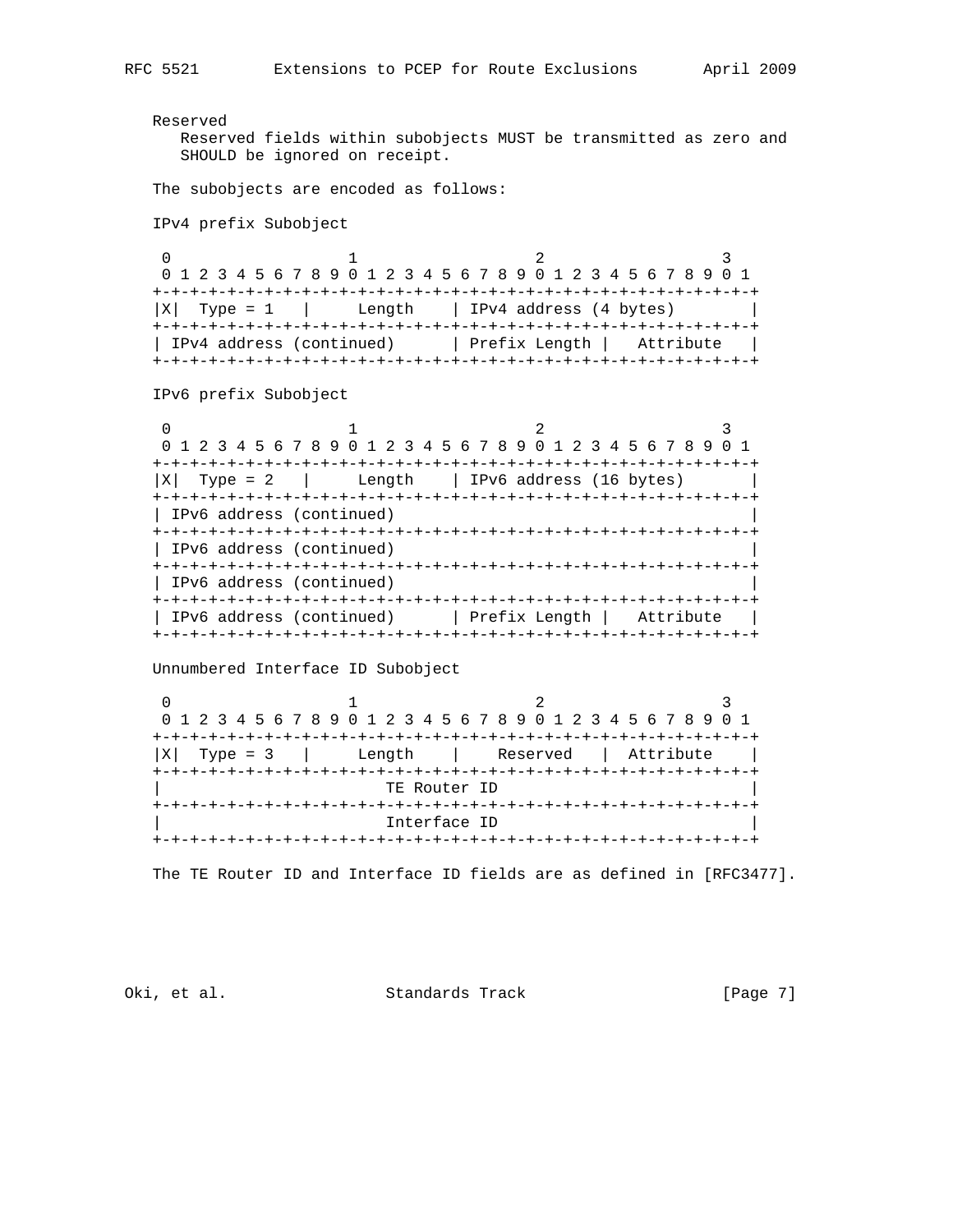Autonomous System Number Subobject

| 0 1 2 3 4 5 6 7 8 9 0 1 2 3 4 5 6 7 8 9 0 1 2 3 4 5 6 7 8 9 0 1 |  |  |  |  |                   |  |  |  |  |  |  |  |  |  |  |  |  |  |  |  |
|-----------------------------------------------------------------|--|--|--|--|-------------------|--|--|--|--|--|--|--|--|--|--|--|--|--|--|--|
|                                                                 |  |  |  |  |                   |  |  |  |  |  |  |  |  |  |  |  |  |  |  |  |
| $ X $ Type = 4 $ $ Length $ $                                   |  |  |  |  | 2-Octet AS Number |  |  |  |  |  |  |  |  |  |  |  |  |  |  |  |
|                                                                 |  |  |  |  |                   |  |  |  |  |  |  |  |  |  |  |  |  |  |  |  |

 Note that as in other PCEP objects [RFC5440] and RSVP-TE objects [RFC3209], no support for 4-octet Autonomous System (AS) Numbers is provided. It is anticipated that, as 4-octet AS Numbers become more common, both PCEP and RSVP-TE will be updated in a consistent way to add this support.

SRLG Subobject

|                   |                     | 0 1 2 3 4 5 6 7 8 9 0 1 2 3 4 5 6 7 8 9 0 1 2 3 4 5 6 7 8 9 0 1 |           |
|-------------------|---------------------|-----------------------------------------------------------------|-----------|
| Type = $5$<br>  X | Length              | SRLG Id (4 bytes)                                               |           |
|                   | SRLG Id (continued) | Reserved                                                        | Attribute |

 The Attribute SHOULD be set to two (2) and SHOULD be ignored on receipt.

## 2.1.2. Processing Rules

 A PCC builds an XRO to encode all of the resources that it wishes the PCE to exclude from the path that it is requested to compute. For each exclusion, the PCC clears the X-bit to indicate that the PCE is required to exclude the resources, or sets the X-bit to indicate that the PCC simply desires that the resources are excluded. For each exclusion, the PCC also sets the Attribute field to indicate how the PCE should interpret the contents of the exclusion subobject.

 When a PCE receives a PCReq message it looks for an XRO to see if exclusions are required. If the PCE finds more than one XRO, it MUST use the first one in the message and MUST ignore subsequent instances.

 If the PCE does not recognize the XRO, it MUST return a PCErr message with Error-Type "Unknown Object" as described in [RFC5440].

 If the PCE is unwilling or unable to process the XRO, it MUST return a PCErr message with the Error-Type "Not supported object" and follow the relevant procedures described in [RFC5440].

Oki, et al. Standards Track (Page 8)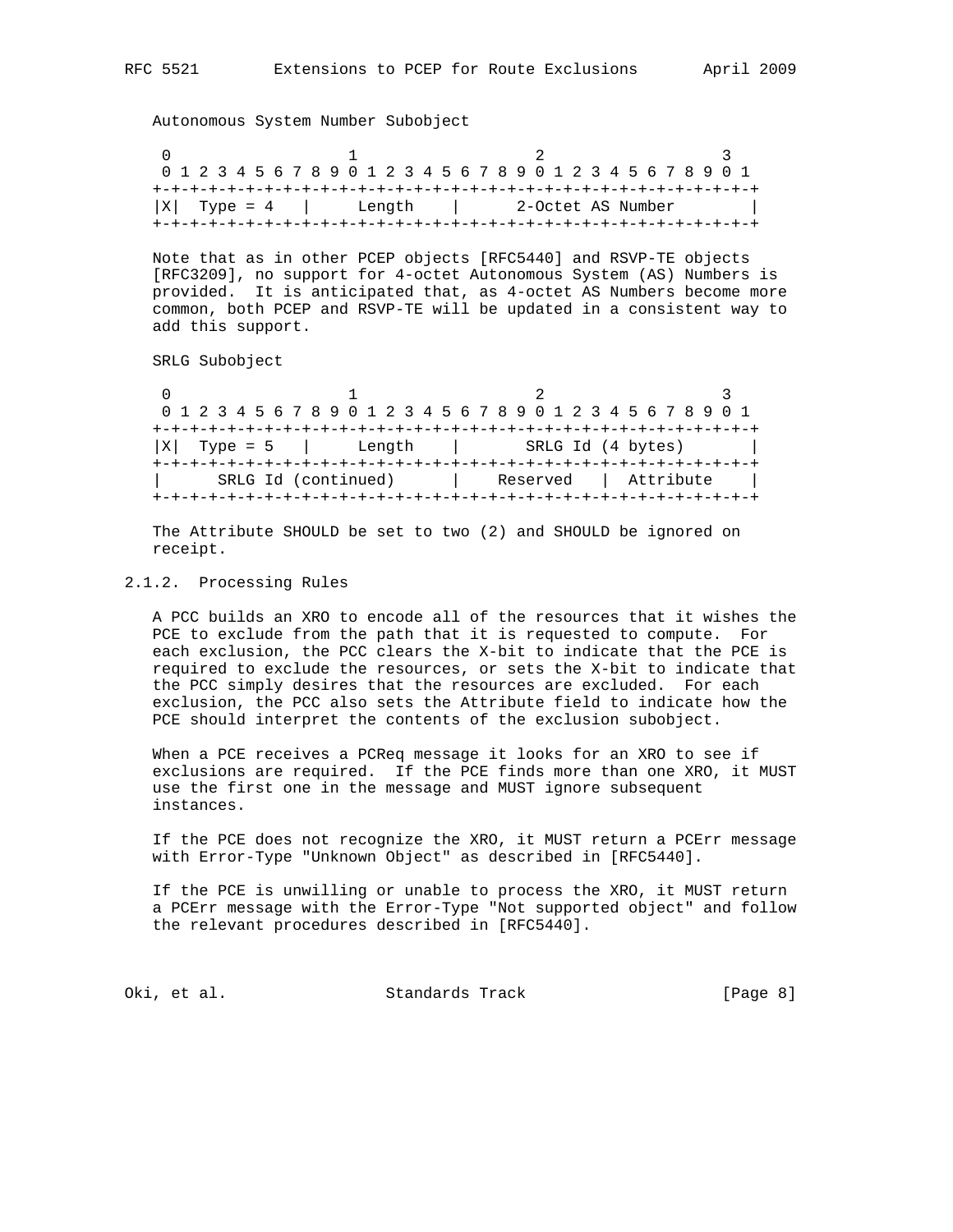If the PCE processes the XRO and attempts to compute a path, it MUST adhere to the requested exclusions as expressed in the XRO. That is, the returned path MUST NOT include any resources encoded with the X-bit clear, and SHOULD NOT include any with the X-bit set unless alternate paths that match the other constraints expressed in the PCReq are unavailable.

 When a PCE returns a path in a PCRep, it MAY also supply an XRO. An XRO in a PCRep message with the NO-PATH object indicates that the set of elements of the original XRO prevented the PCE from finding a path. On the other hand, if an XRO is present in a PCRep message without a NO-PATH object, the PCC SHOULD apply the contents using the same rules as in [RFC4874] and the PCC or a corresponding LSR SHOULD signal an RSVP-TE XRO to indicate the exclusions that downstream LSRs should apply. This may be particularly useful in per-domain path computation scenarios [RFC5152].

## 2.2. Explicit Route Exclusion

#### 2.2.1. Definition

 Explicit Route Exclusion defines network elements that must not or should not be used on the path between two abstract nodes or resources explicitly indicated in the Include Route Object (IRO) [RFC5440]. This information is encoded by defining a new subobject for the IRO.

 The new IRO subobject, the Explicit Exclusion Route subobject (EXRS), has type 33 (see Section 4). The EXRS contains one or more subobjects in its own right. An EXRS MUST NOT be sent with no subobjects, and if received with no subobjects, MUST be ignored.

The format of the EXRS is as follows:

| Type | +-+-+-+-+-+-+-+-+<br>Length | Reserved |  |
|------|-----------------------------|----------|--|
|      |                             |          |  |
|      |                             |          |  |
|      |                             |          |  |
|      | One or more EXRS subobjects |          |  |

 $\mathbb L$ 

 MUST be set to zero on transmission and MUST be ignored on receipt.

Oki, et al. Standards Track [Page 9]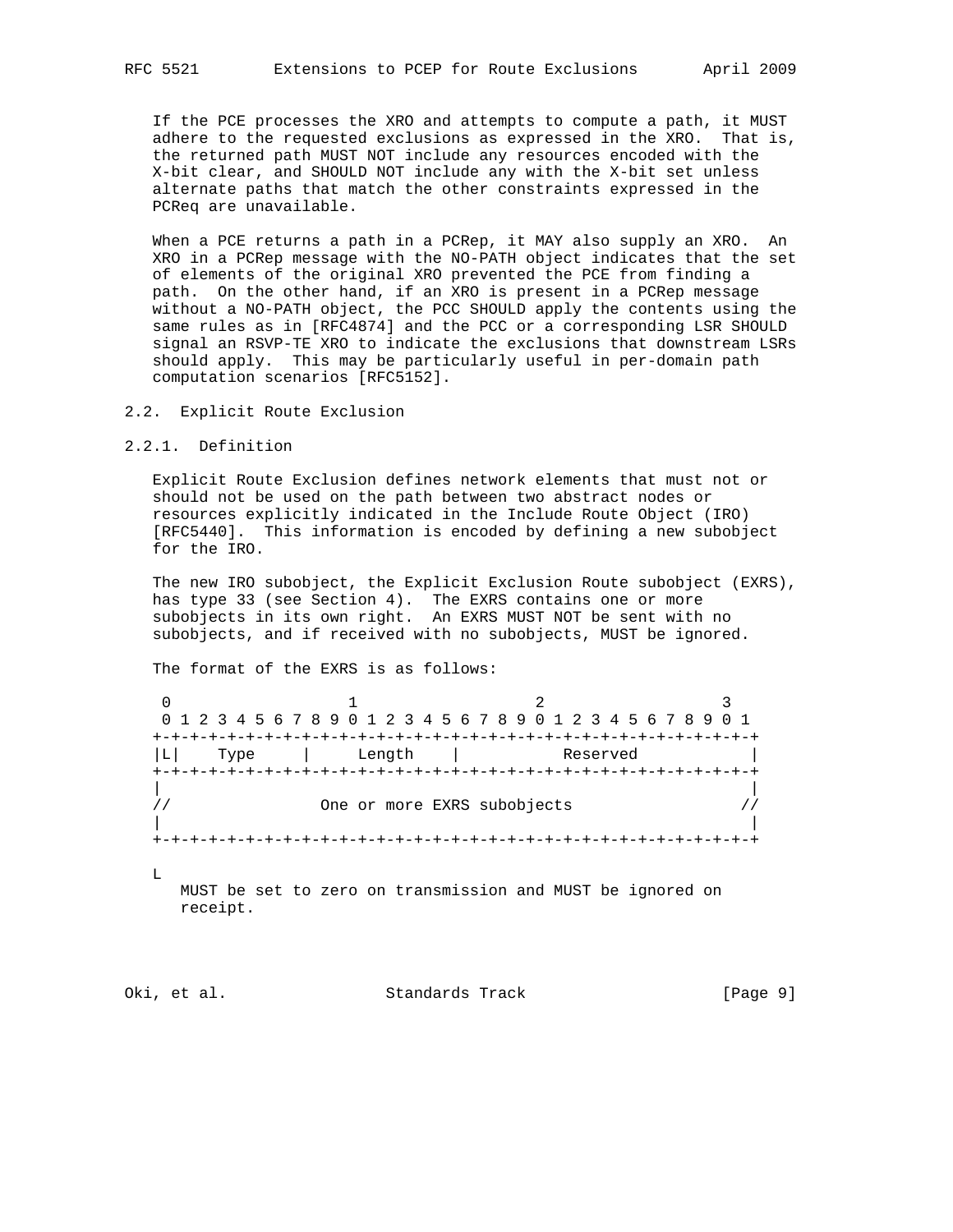Reserved MUST be set to zero on transmission and SHOULD be ignored on receipt.

 The EXRS subobject may carry any of the subobjects defined for inclusion in the XRO by this document or by future documents. The meanings of the fields of the XRO subobjects are unchanged when the subobjects are included in an EXRS, except that scope of the exclusion is limited to the single hop between the previous and subsequent elements in the IRO.

# 2.2.2. Processing Rules

 A PCC that supplies a partial explicit route to a PCE in an IRO MAY also specify explicit exclusions by including one or more EXRSs in the IRO.

 If a PCE that does not support the use of EXRS receives an IRO in a PCReq message that contains an EXRS, it will respond according to the rules for a malformed object as described in [RFC5440]. The PCE MAY also include the IRO in the PCErr to indicate in which case the IRO SHOULD be terminated immediately after the unrecognized EXRS.

 If a PCE that supports the EXRS in an IRO parses an IRO and encounters an EXRS that contains a subobject that it does not support or recognize, it MUST act according to the setting of the X-bit in the subobject. If the X-bit is clear, the PCE MUST respond with a PCErr with Error-Type "Unrecognized EXRS subobject" and set the Error-Value to the EXRS subobject type code (see Section 4). If the X-bit is set, the PCE MAY respond with a PCErr as already stated or MAY ignore the EXRS subobject: this choice is a local policy decision.

 If a PCE parses an IRO and encounters an EXRS subobject that it recognizes, it MUST act according to the requirements expressed in the subobject. That is, if the X-bit is clear, the PCE MUST NOT produce a path that includes any resource identified by the EXRS subobject in the path between the previous abstract node in the IRO and the next abstract node in the IRO. If the X-bit is set, the PCE SHOULD NOT produce a path that includes any resource identified by the EXRS subobject in the path between the previous abstract node in the IRO and the next abstract node in the IRO unless it is not possible to construct a path that avoids that resource while still complying with the other constraints expressed in the PCReq message.

Oki, et al. Standards Track [Page 10]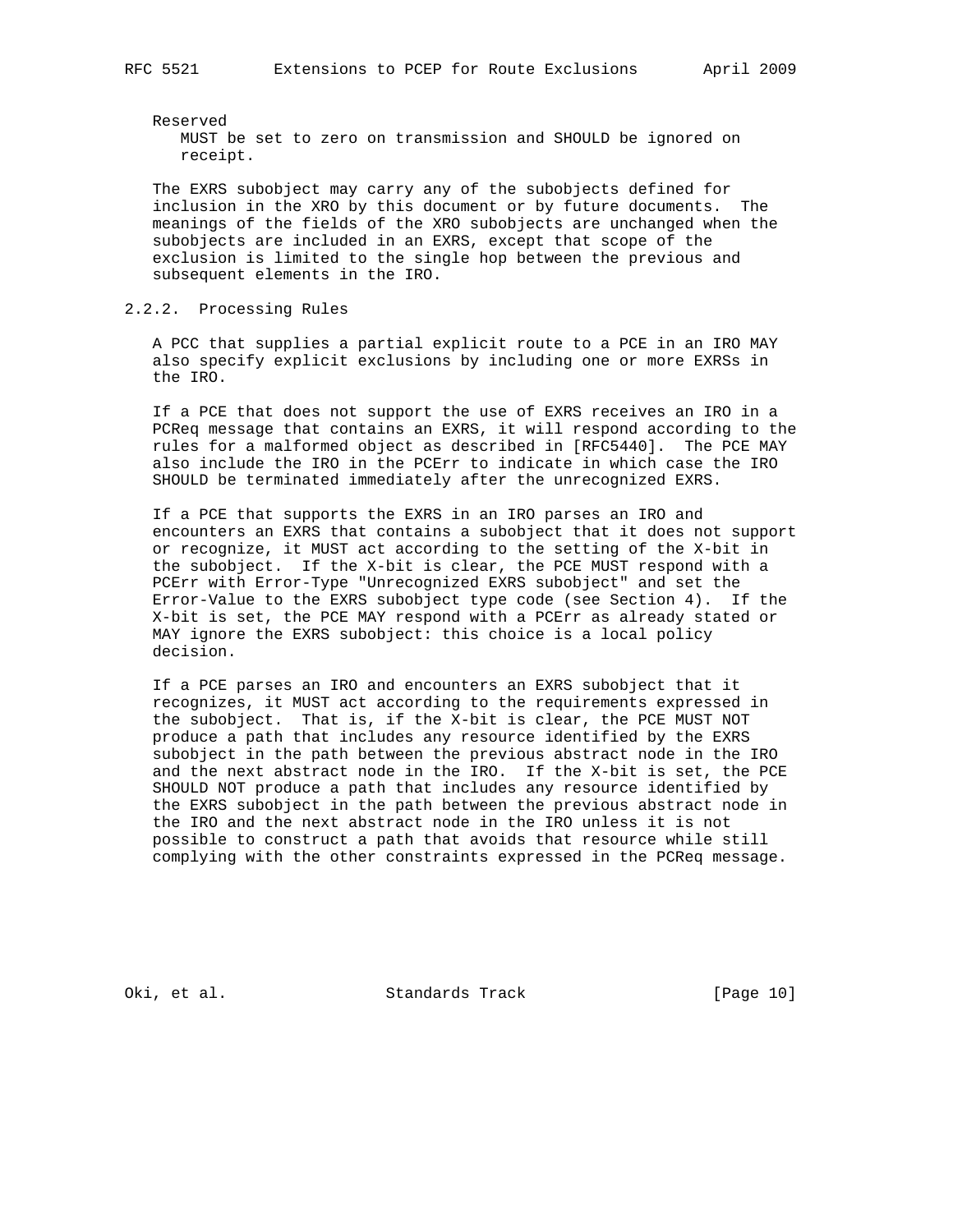A successful path computation reported in a PCRep message MUST include an ERO to specify the path that has been computed as specified in [RFC5440]. That ERO MAY contain specific route exclusions using the EXRS as specified in [RFC4874].

 If the path computation fails and a PCErr is returned with a NO-PATH object, the PCE MAY include an IRO to report the hops that could not be complied with as described in [RFC5440], and that IRO MAY include EXRSs.

- 3. Exclude Route with Confidentiality
- 3.1. Exclude Route Object (XRO) Carrying Path-Key

## 3.1.1. Definition

 In PCE-based inter-domain diverse path computation, an XRO may be used to find a backup (secondary) path. A sequential path computation approach may be applied for this purpose, where a working (primary) path route is computed first and a backup path route that must be a node/link/SRLG disjoint route from the working path is then computed [RFC5298]. Backward Recursive Path Computation (BRPC) may be used for inter-domain path computation [RFC5441].

 In some cases of inter-domain computation (e.g., where domains are administered by different service providers), confidentiality must be kept. For primary path computation, to preserve confidentiality, instead of explicitly expressing the computed route, Path-Key Subobjects (PKSs) [RFC5520] are carried in the Explicit Route Object (ERO) in the PCRep Message.

 Therefore, during inter-domain diverse path computation, it may be necessary to request diversity from a path that is not fully known and where a segment of the path is represented by a PKS. This means that a PKS may be present as a subobject of the XRO on a PCReq message.

 The format and definition of PKS when it appears as an XRO subobject are as defined in [RFC5520], except for the definition of the L bit. The L bit of the PKS subobject in the XRO MUST be ignored.

Oki, et al. Standards Track [Page 11]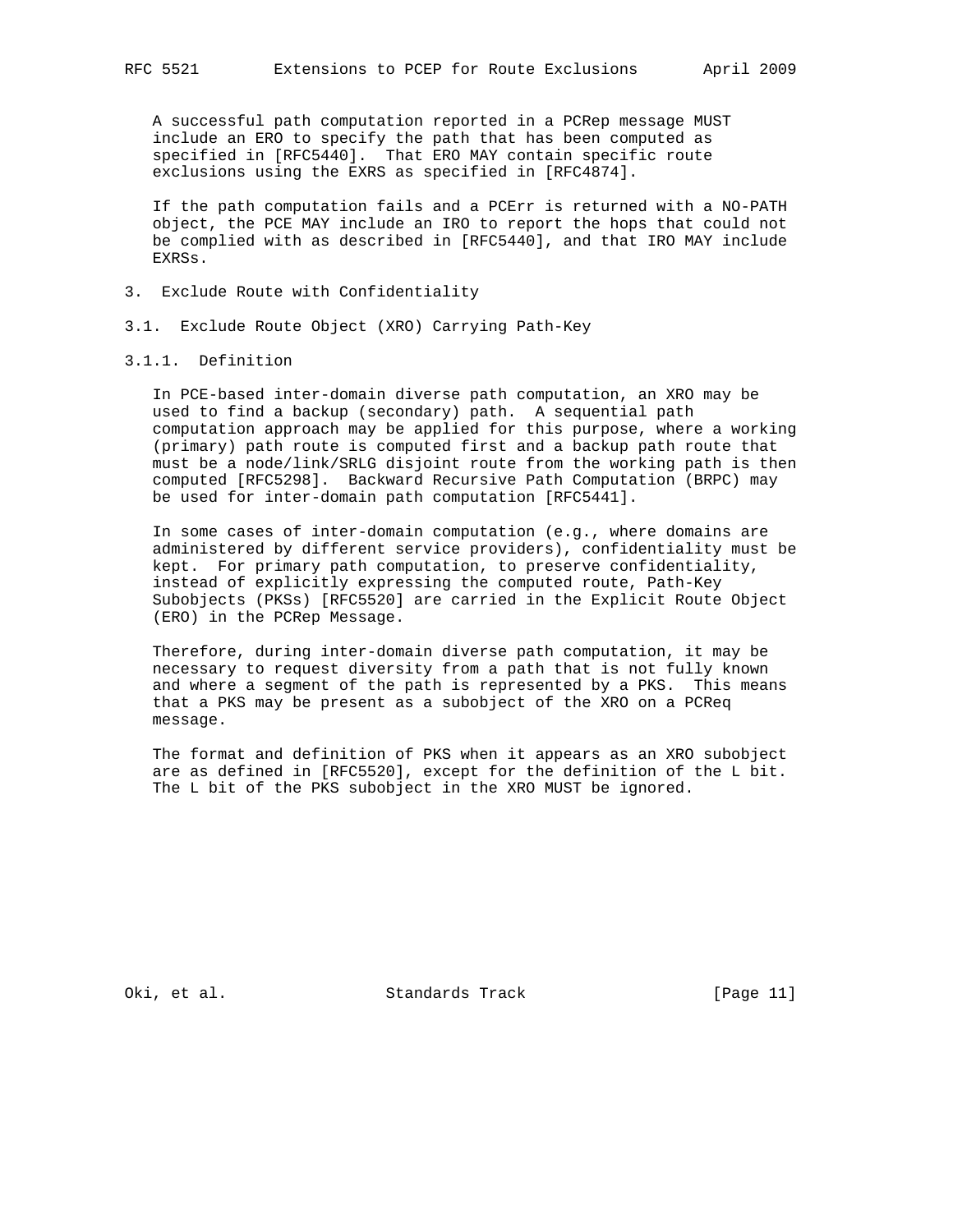## 3.1.2. Processing Rules

 Consider that BRPC is applied for both working and backup path computation in a sequential manner. First, PCC requests PCE for the computation of a working path. After BRPC processing has completed, the PCC receives the results of the working-path computation expressed in an ERO in a PCRep message. The ERO may include PKSs if certain segments of the path are to be kept confidential.

 For backup path computation, when the PCC constructs a PCReq Message, it includes the entire working-path in the XRO so that the computed path is node/link disjoint from the working path. The XRO may also include SRLGs to ensure SRLG diversity from the working path. If the working path ERO includes PKS subobjects, these are also included in the XRO to allow the PCE to ensure diversity.

 A set of PCEs for backup path computation may be the same as ones for working path computation, or they may be different.

- Identical PCEs

 In the case where the same PCEs are used for both path computations, the processing is as follows. During the process of BRPC for backup path computation, a PCE may encounter a PKS as it processes the XRO when it creates a virtual path tree (VPT) in its own domain. The PCE retrieves the PCE-ID from the PKS, recognizes itself, and converts the PKS into a set of XRO subobjects that it uses for the local calculation to create the VPT. The XRO subobjects created in this way MUST NOT be shared with other PCEs. Other operations are the same as BRPC.

- Different PCEs

 In the case where a set of PCEs for backup path computation is different from the ones used for working path computation, the processing is as follows. If a PCE encounters a PKS in an XRO when it is creating a virtual path tree in its own domain, the PCE retrieves the PCE-ID from the PKS and sends a PCReq message to the identified PCE to expand the PKS. The PCE computing the VPT treats the path segment in the response as a set of XRO subobjects in performing its path computation. The XRO subobjects determined in this way MUST NOT be shared with other PCEs.

Oki, et al. Standards Track [Page 12]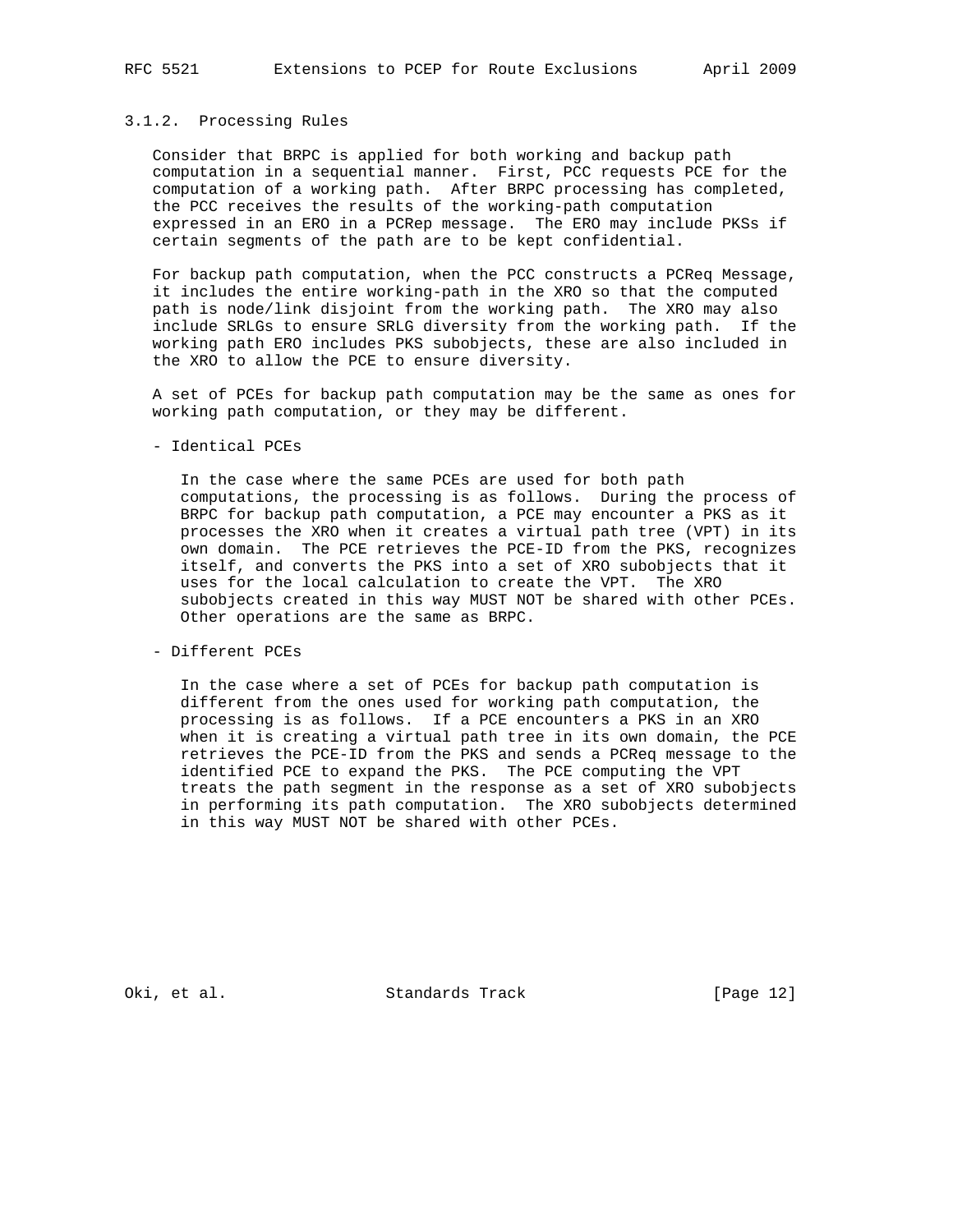# 4. IANA Considerations

4.1. PCEP Objects

 The "PCEP Parameters" registry contains a subregistry "PCEP Objects". IANA has made the following allocations from this registry.

| [RFC5521] |
|-----------|
|           |

 This object should be registered as being allowed to carry the following subobjects:

|              | Subobject Type                  | Reference |
|--------------|---------------------------------|-----------|
| $\mathbf{1}$ | IPv4 prefix                     | [RFC3209] |
|              | 2 IPv6 prefix                   | [RFC3209] |
|              | 4 Unnumbered Interface ID       | [REC3477] |
|              | 32 Autonomous system number     | [RFC3209] |
| 34           | SRLG                            | [RFC4874] |
|              | 64 Path-Key with 32-bit PCE ID  | [RFC5520] |
|              | 65 Path-Key with 128-bit PCE ID | [RFC5520] |

4.2. New Subobject for the Include Route Object

 The "PCEP Parameters" registry contains a subregistry "PCEP Objects" with an entry for the Include Route Object (IRO).

 IANA added a further subobject that can be carried in the IRO as follows:

| Subobject Type | Reference |
|----------------|-----------|
|----------------|-----------|

33 Explicit Exclusion Route subobject (EXRS) [RFC4874]

4.3. Error Object Field Values

 The "PCEP Parameters" registry contains a subregistry "Error Types and Values". IANA made the following allocations from this subregistry.

| Error | Type Meaning                | Reference |
|-------|-----------------------------|-----------|
|       | Unrecognized EXRS subobject | [RFC5521] |

| Oki, et al. | Standards Track | [Page 13] |
|-------------|-----------------|-----------|
|-------------|-----------------|-----------|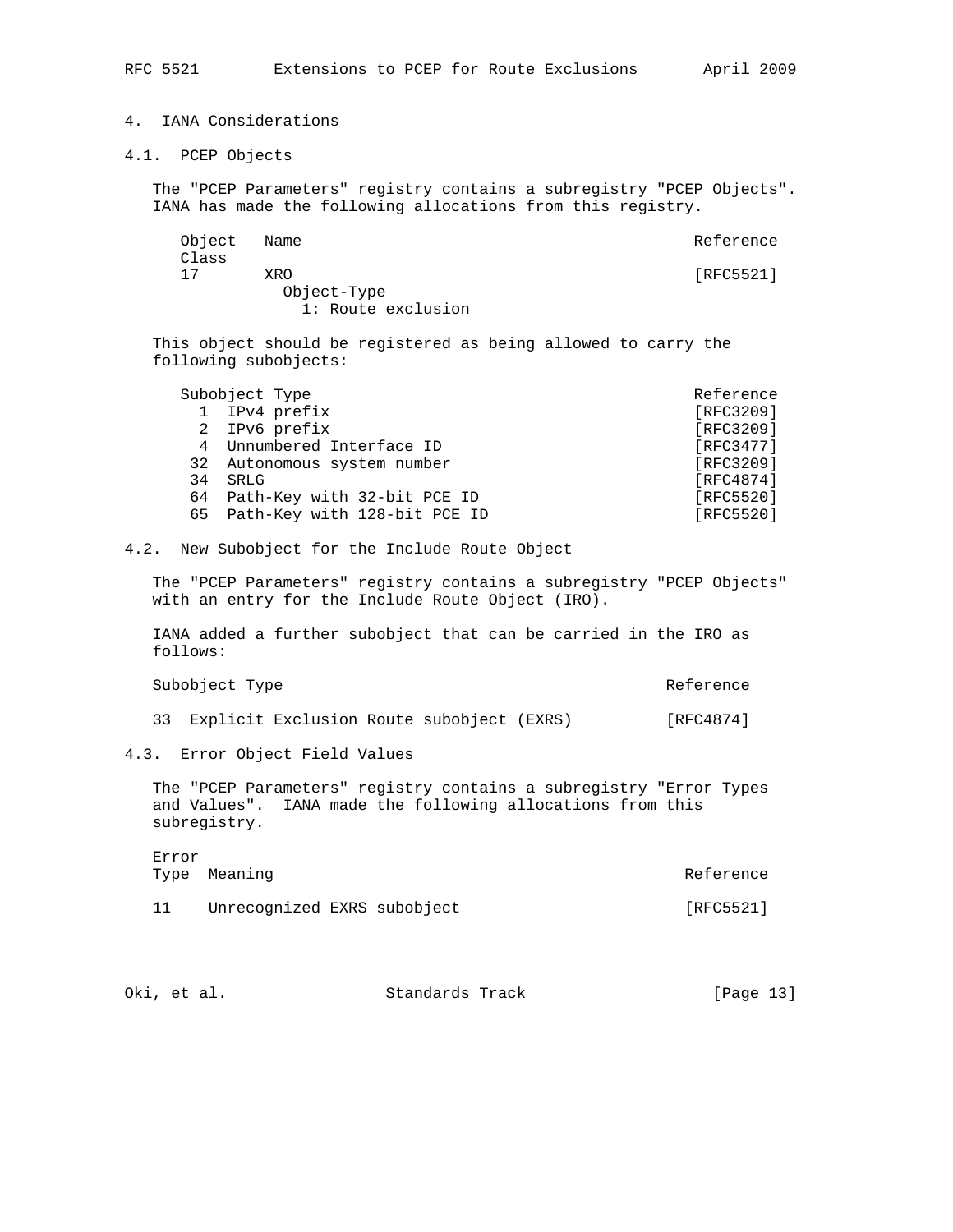## 4.4. Exclude Route Flags

 IANA created a subregistry of the "PCEP Parameters" for the bits carried in the Flags field of the Exclude Route Object (XRO). The subregistry is called "XRO Flag Field".

New bits may be allocated only by an IETF Consensus action.

 The field contains 16 bits numbered from bit 0 as the most significant bit.

| Bit |            | Name Description | Reference |
|-----|------------|------------------|-----------|
|     | F-bit Fail |                  | [RFC5221] |

## 5. Manageability Considerations

 A MIB module for management of the PCEP is being specified in a separate document [PCEP-MIB]. That MIB module allows examination of individual PCEP messages, in particular requests, responses and errors.

 The MIB module MUST be extended to include the ability to view the route exclusion extensions defined in this document.

 Several local policy decisions should be made at the PCE. Firstly, the exact behavior with regard to desired exclusions must be available for examination by an operator and may be configurable. Second, the behavior on receipt of an unrecognized XRO or EXRS subobject with the X-bit set should be configurable and must be available for inspection. The inspection and control of these local policy choices may be part of the PCEP MIB module.

# 6. Security Considerations

 The new exclude route mechanisms defined in this document allow finer and more specific control of the path computed by a PCE. Such control increases the risk if a PCEP message is intercepted, modified, or spoofed because it allows the attacker to exert control over the path that the PCE will compute or to make the path computation impossible. Therefore, the security techniques described in [RFC5440] are considered more important.

 Note, however, that the route exclusion mechanisms also provide the operator with the ability to route around vulnerable parts of the network and may be used to increase overall network security.

Oki, et al. Standards Track [Page 14]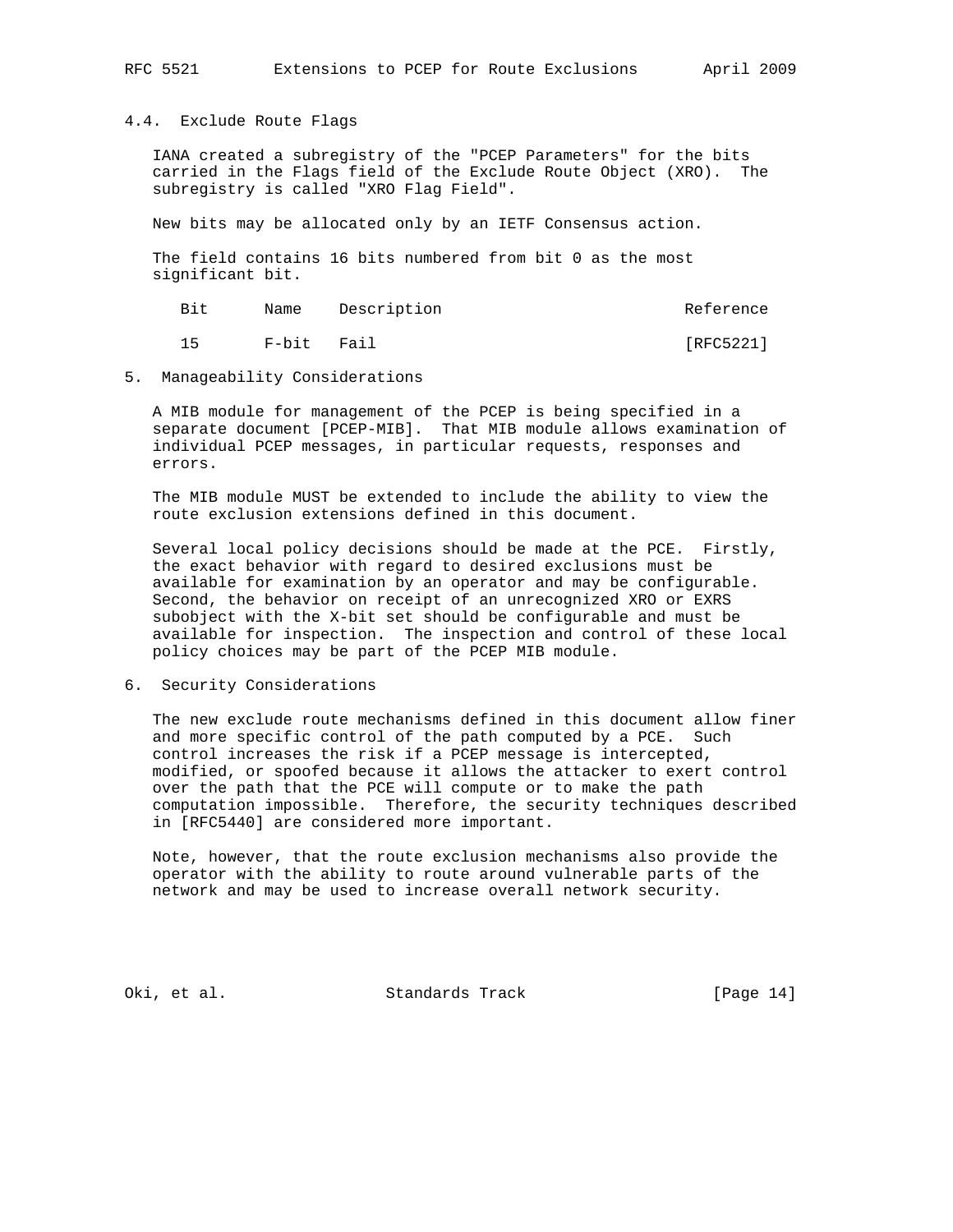# 7. References

- 7.1. Normative References
	- [RFC2119] Bradner, S., "Key words for use in RFCs to Indicate Requirement Levels", BCP 14, RFC 2119, March 1997.
	- [RFC3209] Awduche, D., Berger, L., Gan, D., Li, T., Srinivasan, V., and G. Swallow, "RSVP-TE: Extensions to RSVP for LSP Tunnels", RFC 3209, December 2001.
	- [RFC5152] Vasseur, JP., Ed., Ayyangar, A., Ed., and R. Zhang, "A Per-Domain Path Computation Method for Establishing Inter-Domain Traffic Engineering (TE) Label Switched Paths (LSPs)", RFC 5152, February 2008.
	- [RFC5440] Vasseur, JP., Ed., and JL. Le Roux, Ed., "Path Computation Element (PCE) Communication Protocol (PCEP)", RFC 5440, March 2009.
	- [RFC5441] Vasseur, JP., Ed., Zhang, R., Bitar, N., and JL. Le Roux, "A Backward-Recursive PCE-Based Computation (BRPC) Procedure to Compute Shortest Constrained Inter-Domain Traffic Engineering Label Switched Paths", RFC 5441, April 2009.
	- [RFC5520] Bradford, R., Ed., Vasseur, JP., and A. Farrel, "Preserving Topology Confidentiality in Inter-Domain Path Computation Using a Path-Key-Based Mechanism", RFC 5520, April 2009.
- 7.2. Informative References
	- [PCEP-MIB] Koushik, A. S. K., and E. Stephan, "PCE Communication Protocol(PCEP) Management Information Base", Work in Progress, November 2008.
	- [RFC3477] Kompella, K. and Y. Rekhter, "Signalling Unnumbered Links in Resource ReSerVation Protocol - Traffic Engineering (RSVP-TE)", RFC 3477, January 2003.
	- [RFC3812] Srinivasan, C., Viswanathan, A., and T. Nadeau, "Multiprotocol Label Switching (MPLS) Traffic Engineering (TE) Management Information Base (MIB)", RFC 3812, June 2004.

Oki, et al. Standards Track [Page 15]